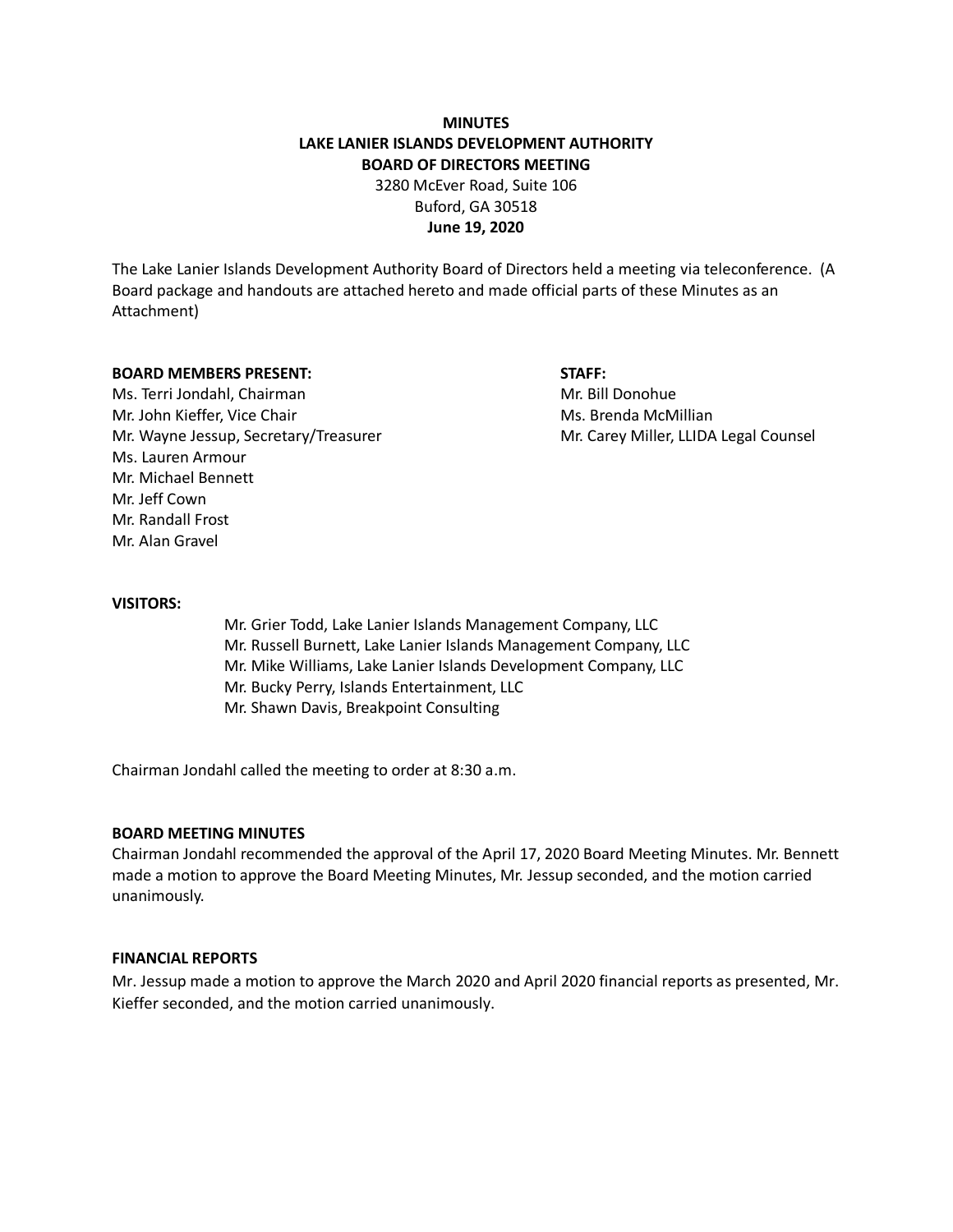LLIDA Board Meeting Minutes June 19, 2020 Page 2 of 3

## **GEFA LOAN DEFERRAL RESOLUTION**

Mr. Donohue discussed the GEFA loan deferral program that allows a 6-month deferral of the loan.

Mr. Gravel made a motion approve the GEFA loan deferral program. Mr. Bennett seconded, and the motion carried unanimously.

### **FY 2021 OPERATING BUDGET**

Mr. Donohue discussed the FY 2021 Operating Budget including GEFA Loan Deferral in detail.

Mr. Gravel made a motion to approve the FY 2021 Operating Budget including the GEFA loan Deferral. Mr. Kieffer seconded, and the motion carried unanimously.

## **LLIM REPORT**

Mr. Todd reported the Lodge reopened on June 12 and was surprised by the positive response. The Lodge was at 50% Occupancy and last year was 100% Occupancy for the same type of weekend. Group business is very slow. Large groups are not booking at this time and are not expected to begin booking until late 2021. Redirecting marketing efforts towards leisure business.

Mr. Todd reported that LLIM is considering increasing the parking fee and will present this to the Board in the future.

# **SHD REPORT**

Mr. Perry reported the water park opened June 12 and the wave pool opens today. Working within Governor Kemp's guidelines. Biggest struggle is the season pass holder's adjustment to some features that are unavailable. Boat business is operating with limitations. Phase II Camping Resort is open and 3 of the 11 cabins are ready to rent. Phase I camping resort includes 48 sites and Phase II includes 81 sites. Occupancy is running 80 – 90%. Only 3 slips are available for wet storage in the Port of Indecision. The Dry Stack storage project is under construction.

Mr. Davis updated the Board on the plans for the guest amenity center.

#### **LLIDA LEGAL REPORT**

Mr. Miller has extensive experience representing State and Local Governments. Very grateful to Tom Calkins for his excellent representation of the Authority for many years and thank you to the Board for this opportunity. The LLIDA term extension legislation is out of one chamber and may be acted upon during the remaining days of the session.